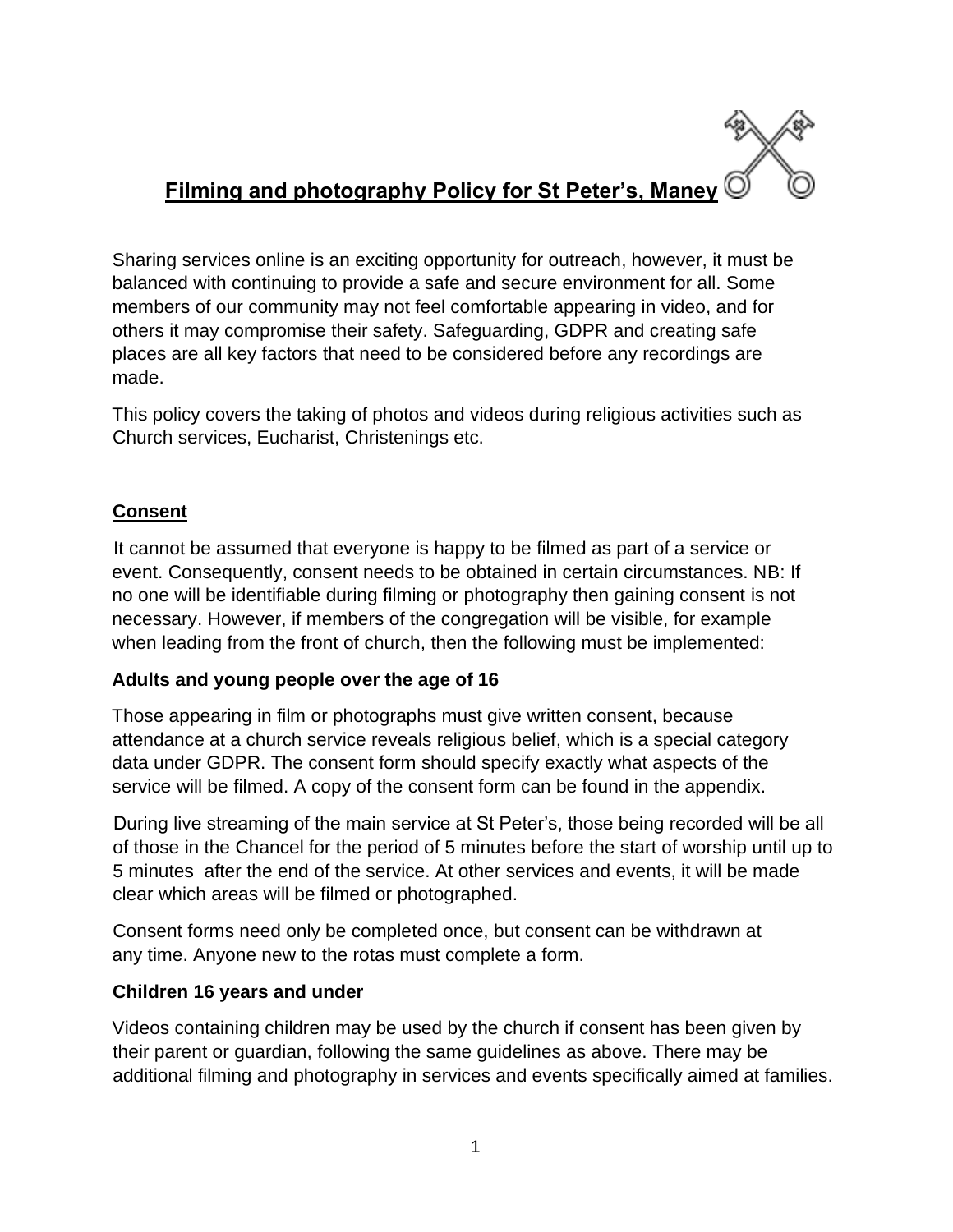#### **Withdrawal of Consent**

When someone withdraws their consent, all reasonable attempts will be made to delete videos or images of that person everywhere that it has been stored or published online/offline by the church. This is only a requirement where these images are of that individual only.

If someone who later withdraws consent appears in a group video (i.e. as a member of the congregation), it is unlikely that the video can be edited. The church may choose to remove the video completely, but discuss this with the individual who has withdrawn their consent to see if an alternative solution can be found. However, if the individual insists on removal, the church will comply.

Any individual has the right to withdraw consent, even when that consent has been given on behalf of an individual under the age of 13. Once an individual has reached this age they are required to give their own consent and they have the right to request erasure of any data relating to them which has been granted previously. The church should be prepared for this to happen and consider whether images or data relating to those individuals should be uploaded onto any platform which is publically accessible.

#### **Communicate**

It will be made clear that filming will be taking place at every service. Clear directions as to what and who will be filmed, and where the film will be broadcast, will be given by displaying posters in the church.

#### **Film free area**

The church, behind the location of the camera, will be a video/photo free zone. Consent from the congregation is therefore unnecessary. Consent for those who appear in any area in front of the camera, i.e. those in the Chancel, must be received in writing.

If anyone who is a part of leading worship does not wish to give consent to be filmed, alternative arrangements, where possible, will be made to enable them to be a part of worship. For example, reading off camera, or leading during a service where there is no recording happening.

#### **Privacy notice**

A Privacy Notice will be displayed somewhere within the church building and on the website so that it can be read before the consent form is signed. A copy of this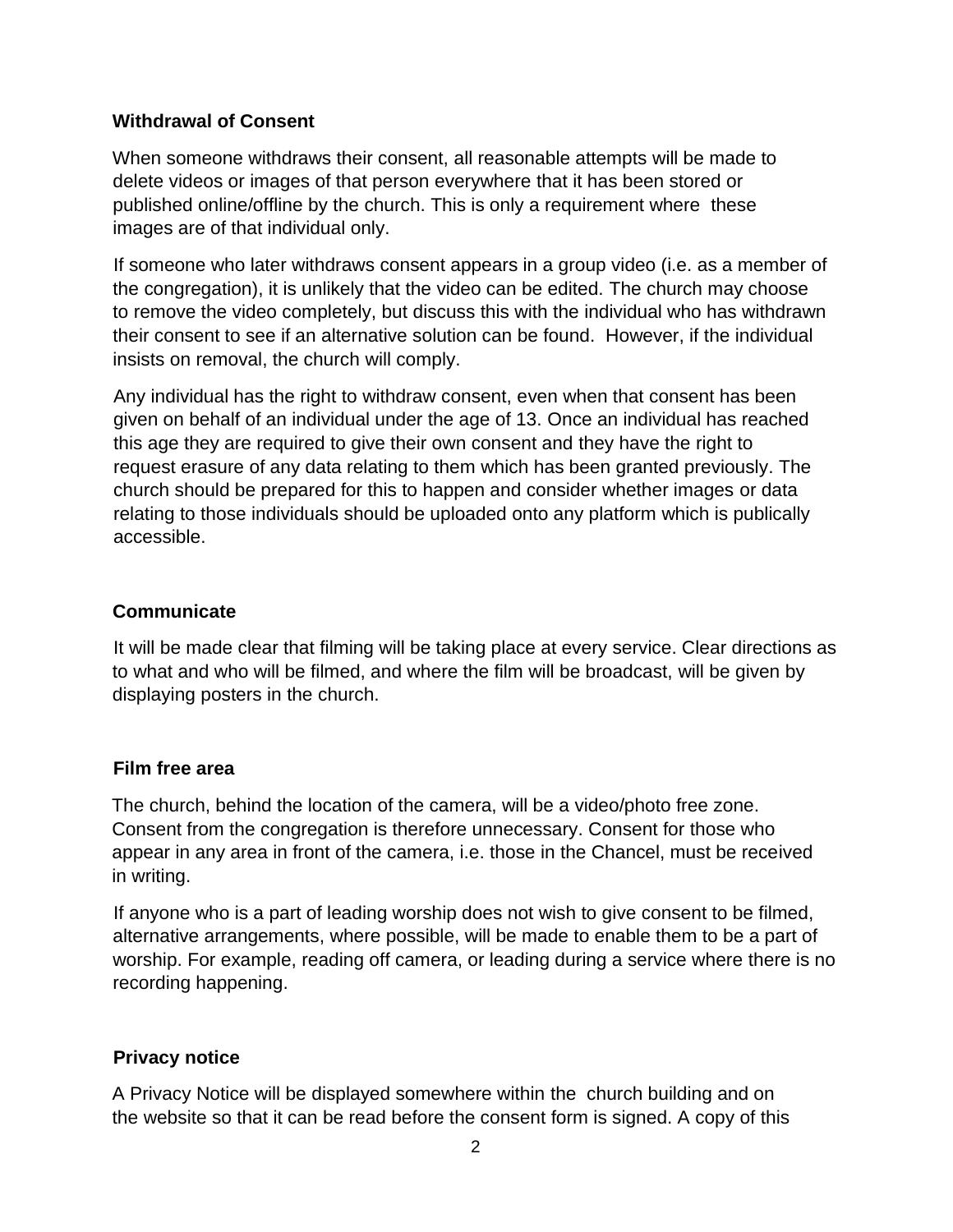is in the Appendix below.

#### **Considerate filming**

Many members of the community may have given their consent to appear as part of the congregation during filming, however, consideration must be given to sensitive filming, ensuring that the camera does not focus on any single individual or group. The filming must also not interrupt or distract the act of worship.

Communion and personal prayers are times of particular privacy and intimacy. Individuals in the congregation may have given consent, however, may still not want to be the focus of filming at this time. The consent form will specify exactly which aspects of the service will be filmed to ensure informed consent.

When a camera is panning across the church building to follow a speaker, such as the vicar, care must be taken to who else will be visible in the frame, ensuring only those who have given consent are captured. If it is possible that individuals who have not given consent may be captured, the camera must be left fixed within the agreed filming area, even if this means the speaker is off-screen.

The camera must be positioned to face in the opposite direction to the photo free area so that those sitting within it are confident the camera won't accidentally pan across them. It's better to be overly cautious and show their privacy is being protected.

If using a pan-tilt-zoom camera which will capture the congregation, make sure the camera operator has been fully briefed on what to do, including showing them these guidelines.

#### **Appendix**

Page 5: Photography and filming in St Peter's Church - Privacy Notice

Page 7: Photographing/Filming consent form for adults and young people aged 16 or over

Page 8: Photographing/Filming parental consent form for those under 16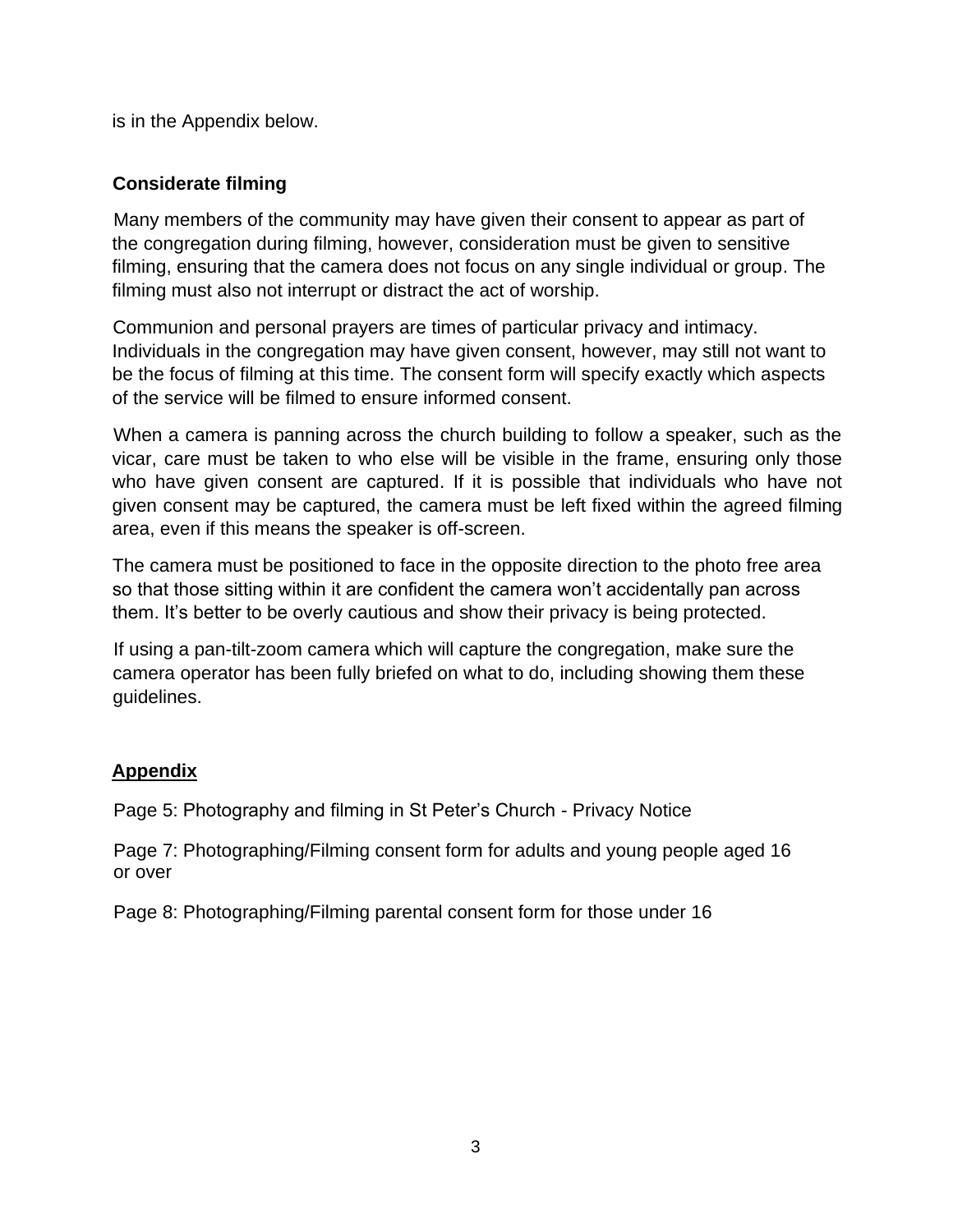## **Photography and filming in St Peter's Church - Privacy Notice**

This privacy notice is provided to explain what to expect when we collect and process your personal information in relation to photography and/ or filming and streaming of church services in accordance with the UK General Data Protection Regulation (UK-GDPR) and the Data Protection Act 2018.

- 1. The data controller is: Rev Becky Stephens
- 2. Personal information is collected for purposes of:
	- Recording and uploading, or live-streaming services from our church, online, in order to reach out to those who are unable to attend in person, or who wish to participate in our services remotely; and
	- Managing the media release forms in relation to the filming and streaming of church services on-line.
- 3. The categories of personal data we collect are:
	- Image We may capture your image whilst filming the church service.
	- Name and contact details we will record your name and contact details provided on the media release form.

We also process "special categories" of information that may include:

• Religious belief – By taking part in the service this may indicate religious belief.

• Archiving – certain services may be retained permanently for historic purposes.

4. We collect and use personal data using consent and explicit (written) consent.

By signing the Consent Form and the Media Release form, you are consenting to us using your data for the purposes set out above.

**You may withhold your consent by sitting in a "film free area" of the church before filming or photography starts. In a main Sunday service we will only be recording those leading worship, in the chancel.** 

**In the filming areas, once live-streaming or filming has started, or group photographs have been taken, consent cannot be withdrawn because your data can't be permanently removed from the internet, nor can a group video or photograph be edited to remove your image.** 

**If you are a regular attendee, your consent will be renewed every 3 years**, **but you can withdraw your consent at any time to being filmed in future services by contacting Rev Becky Stephens.** 

**You may be asked to consent on behalf of children aged 16 years or under attending**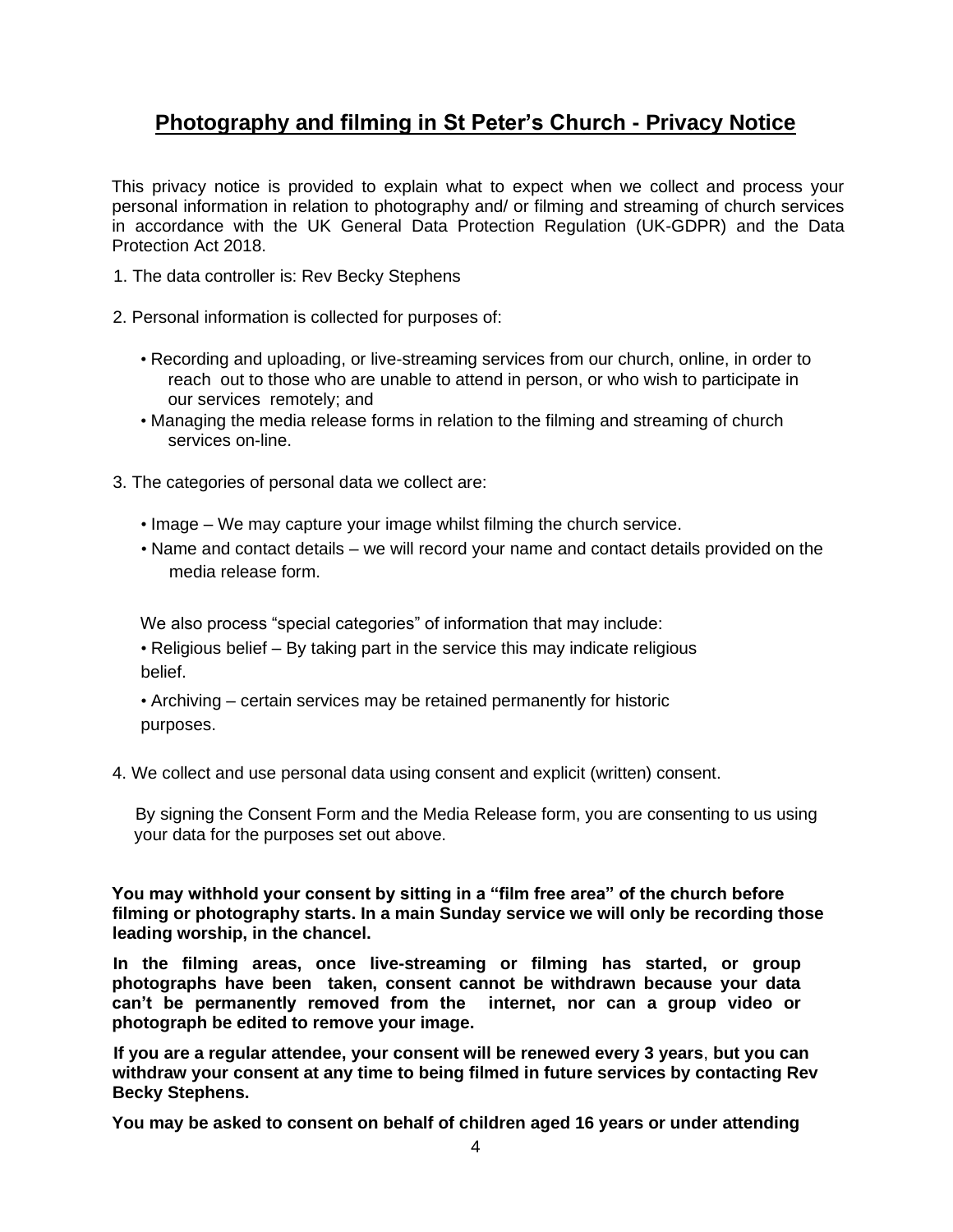#### **with you. Please consider whether they would want their images to be uploaded to the internet.**

- 5. We will be sharing photographs and recorded or live-streamed services with the public, by uploading it Facebook, Twitter and/or YouTube.
- 6. This means your data may be stored outside the UK. Each platform has its own privacy policy which describes how your data is used and protected.
- 7. We will keep your data for up to 3 years, except for certain special services, which may be retained permanently for archival purposes.
- 8. You have the following rights regarding your personal data:
	- **Your right of access**  You have the right to ask us for copies of your personal information.

• **Your right to withdraw consent** – You have the right to withdraw your consent • **Your right to rectification** - You have the right to ask us to rectify personal information you think is inaccurate. You also have the right to ask us to complete information you think is incomplete\*.

- **Your right to request erasure**  You have the right to ask us to erase your personal information in certain circumstances\*.
- **Your right to restriction of processing**  You have the right to ask us to restrict the processing of your personal information in certain circumstances\*.

\*The rights to withdraw consent, or request erasure or restrict processing are limited, i.e. once the data is uploaded online, we are no longer able to erase or restrict the processing of individual images. In addition, the right to rectification only applies to the processing of your name and contact details, it cannot apply to your image captured on film.

You are not required to pay any charge for exercising your rights. If you make a request, we have one month to respond to you. You can exercise your rights by contacting us at the contact details below.

9. If you have any complaints or queries regarding this processing activity or wish to exercise your rights, please contact Rev Becky Stephens.

You have the right to make a complaint at any time to the Information Commissioner on 0303 123 1113 (local rate), or online at: **[https://ico.org.uk/make-a-complaint/your](https://ico.org.uk/make-a-complaint/your-personal-information%20concerns/)[personal-information concerns/](https://ico.org.uk/make-a-complaint/your-personal-information%20concerns/)**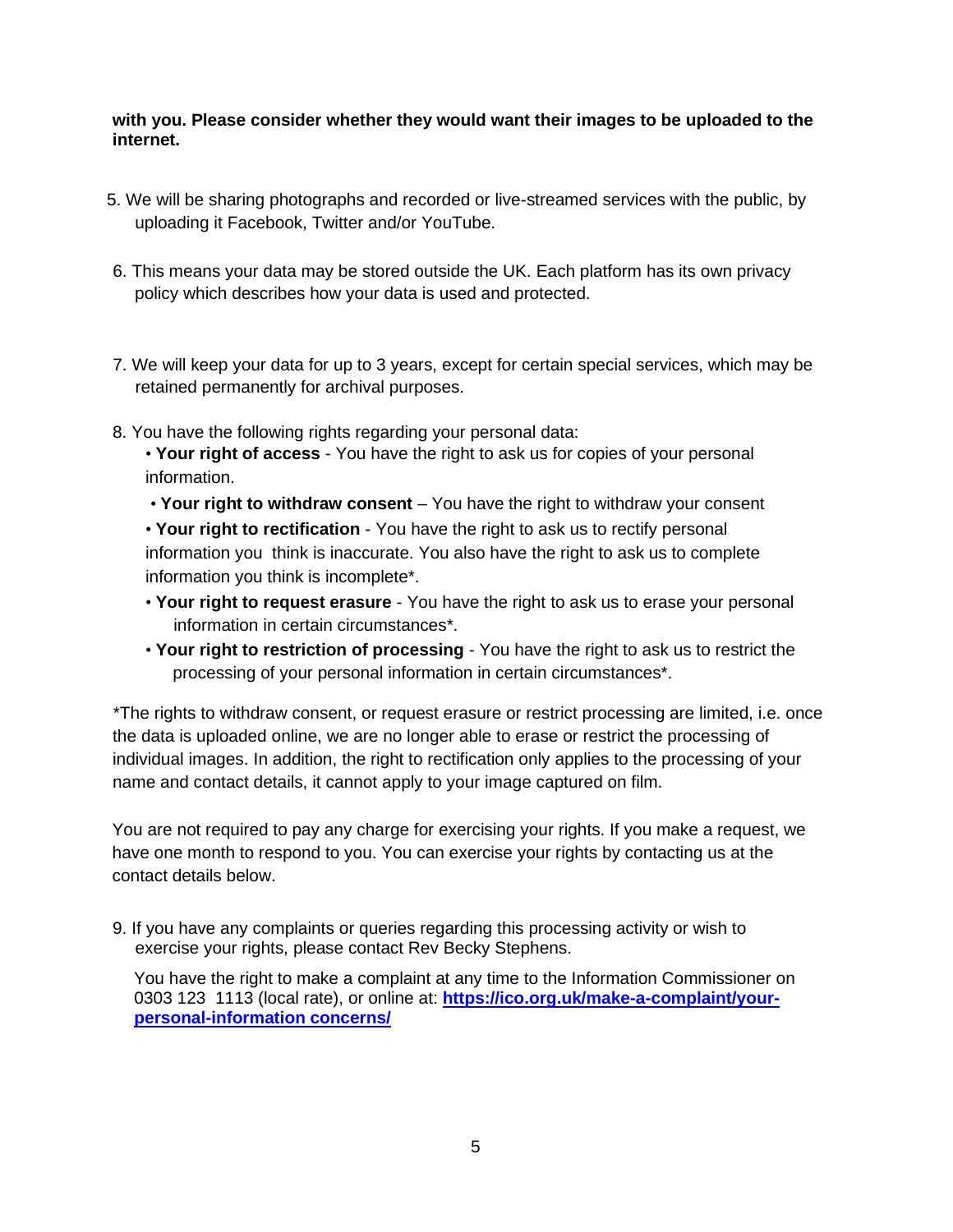# **PHOTOGRAPHING/FILMING PERMISSION AGREEMENT FOR ST PETER'S**

In giving St Peter's Church permission for us to photograph and/or film you, you are helping to support the work of the Parish. Thank you.

Our policy is only to use the filmed material with care, respect and in a context appropriate with the aims and goals of St Peter's. The material used may be video or photographs taken during a service or activity at the church or in the church hall or grounds. The video and/or photographs may appear on our website, in the magazine, or on the church social media sites.

(Please note - During Sunday worship, anyone who enters the chancel between 5 minutes before the start of the service and up to 5 minutes after the blessing, will be on camera as part of our live streamed worship. This applies to everyone who is leading worship, serving, leading prayers, reading, playing the organ or singing in the choir.)

**I hereby agree for myself to be filmed and/or photographed by St Peter's Church. Consent is hereby given for the material to be used by St Peter's as outlined above.** 

**Signature**: …………………………………………………….

**Date**: ……………………………..

Please return this completed form to Becky Stephens. Thank you.